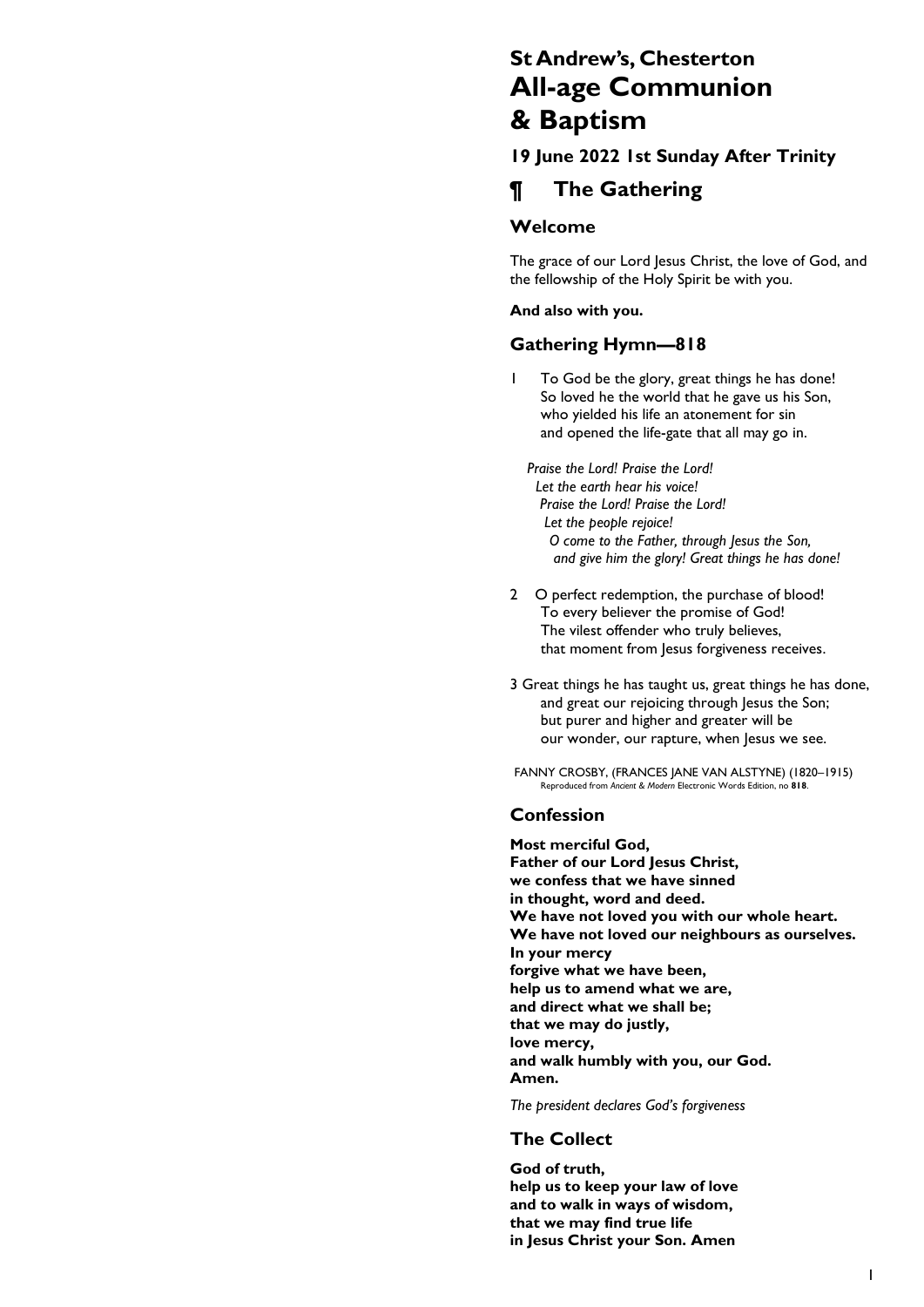# The Liturgy of the Word

## First Reading

1 Kings 19:1-15

19Ahab told Jezebel all that Elijah had done, and how he had killed all the prophets with the sword. 2Then Jezebel sent a messenger to Elijah, saying, 'So may the gods do to me, and more also, if I do not make your life like the life of one of them by this time tomorrow.' 3Then he was afraid; he got up and fled for his life, and came to Beersheba, which belongs to Judah; he left his servant there.

4 But he himself went a day's journey into the wilderness, and came and sat down under a solitary broom tree. He asked that he might die: 'It is enough; now, O Lord, take away my life, for I am no better than my ancestors.' 5Then he lay down under the broom tree and fell asleep. Suddenly an angel touched him and said to him, 'Get up and eat.' 6He looked, and there at his head was a cake baked on hot stones, and a jar of water. He ate and drank, and lay down again. 7The angel of the Lord came a second time, touched him, and said, 'Get up and eat, otherwise the journey will be too much for you.' 8He got up, and ate and drank; then he went in the strength of that food for forty days and forty nights to Horeb the mount of God. 9At that place he came to cave, and spent the night there.

Then the word of the Lord came to him, saying, 'What are you doing here, Elijah?' 10He answered, 'I have been very zealous for the Lord, the God of hosts; for the Israelites have forsaken your covenant, thrown down your altars, and killed your prophets with the sword. I alone am left, and they are seeking my life, to take it away.'

11 He said, 'Go out and stand on the mountain before the Lord, for the Lord is about to pass by.' Now there was a great wind, so strong that it was splitting mountains and breaking rocks in pieces before the Lord, but the Lord was not in the wind; and after the wind an earthquake, but the Lord was not in the earthquake; 12and after the earthquake a fire, but the Lord was not in the fire; and after the fire a sound of sheer silence. 13When Elijah heard it, he wrapped his face in his mantle and went out and stood at the entrance of the cave. Then there came a voice to him that said, 'What are you doing here, Elijah?' 14He answered, 'I have been very zealous for the Lord, the God of hosts; for the Israelites have forsaken your covenant, thrown down your altars, and killed your prophets with the sword. I alone am left, and they are seeking my life, to take it away.' 15Then the Lord said to him, 'Go, return on your way to the wildness of Damascus.

> This is the word of the Lord. Thanks be to God.

# Gradual Hymn—592

1 As the deer pants for the water, so my soul longs after you. You alone are my heart's desire and I long to worship you.

You alone are my strength, my shield, to you alone may my spirit yield. You alone are my heart's desire and I long to worship you.

I will hold your people in my heart.

- 2 I, the Lord of snow and rain, I have borne my people's pain. I have wept for love of them. They turn away. I will break their hearts of stone, give them hearts for love alone. I will speak my word to them. Whom shall I send?
- 3 I, the Lord of wind and flame, I will tend the poor and lame. I will set a feast for them. My hand will save. Finest bread I will provide till their hearts be satisfied. I will give my life to them. Whom shall I send

DANIEL L. SCHUTTE (b. 1947)

Reproduced from Ancient & Modern Electronic Words Edition, no 494

## **Blessing**

Go in peace to love and serve the Lord. In the name of Christ, Amen.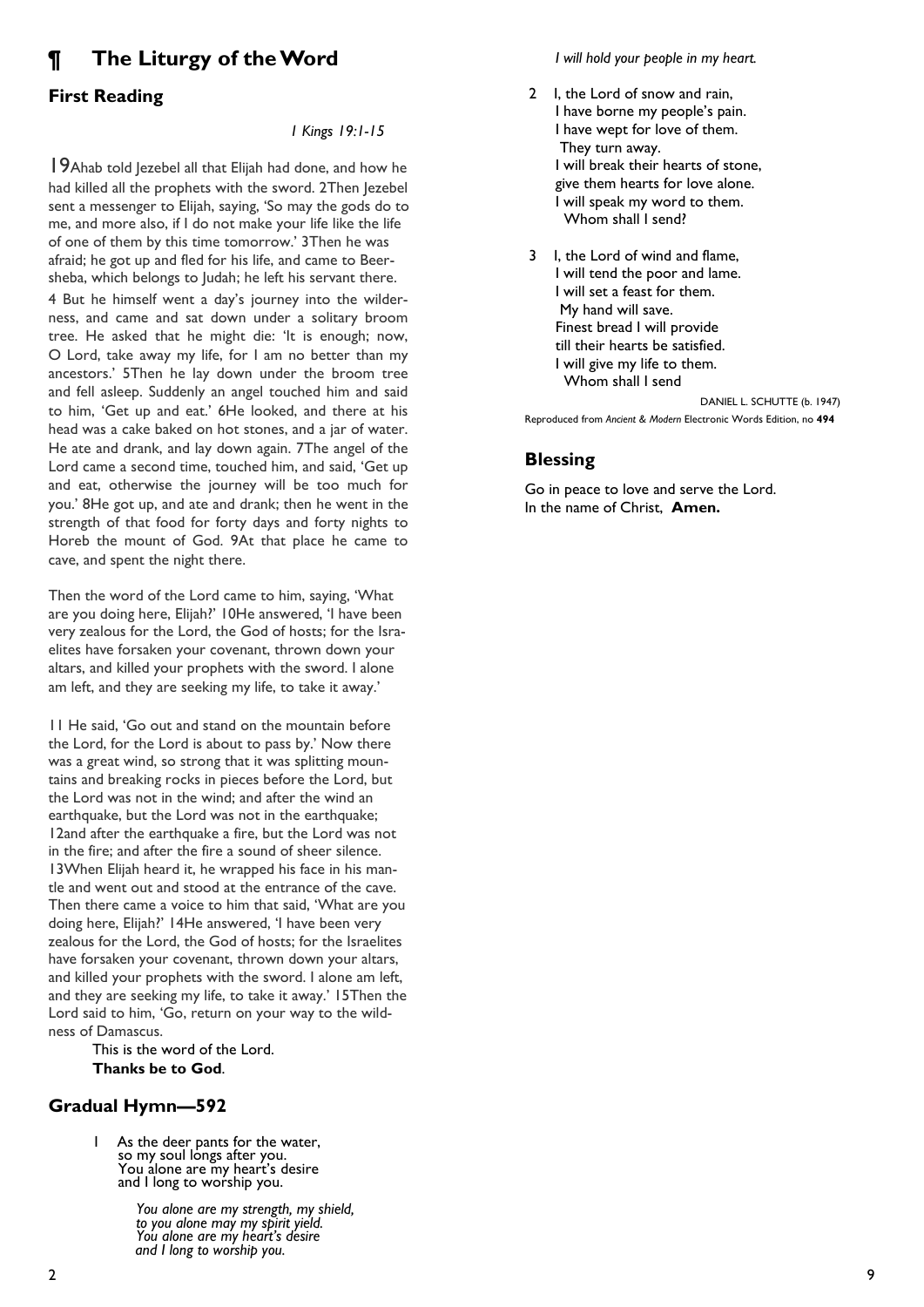# Giving of Communion

God's holy gifts for God's holy people.

### Jesus Christ is holy, Jesus Christ is Lord, to the glory of God the Father.

We receive communion. Visitors who are communicant members of their home churches are welcome to receive the bread and wine at St Andrew's. If you have not been prepared for communion or would prefer to receive a blessing instead, please signify this by keeping your hands down in front of you.

# Communion Hymn—639

Give thanks with a grateful heart. Give thanks to the Holy One. Give thanks because he's given Jesus Christ, his Son. Give thanks with a grateful heart. Give thanks to the Holy One. Give thanks because he's given Jesus Christ, his Son.

And now let the weak say, 'I am strong!' Let the poor say, 'I am rich!' because of what the Lord has done for us. And now let the weak say, 'I am strong!' Let the poor say, 'I am rich!' because of what the Lord has done for us.

Give thanks…

And now…

Give thanks.

HENRY SMITH (b. 1952) Reproduced from Hymns Ancient and Modern, no 639

# Prayer after Communion

Eternal Father, we thank you for nourishing us with these heavenly gifts: may our communion strengthen us in faith, build us up in hope, and make us grow in love; for the sake of Jesus Christ our Lord. Amen.

# ¶ The Dismissal

# **Notices**

During this hymn those baptised an admitted to Communion receive a sign of the light of Christ

# Sending Out Hymn—494

1 I, the Lord of sea and sky, I have heard my people cry. All who dwell in dark and sin my hand will save. I, who made the stars of night, I will make their darkness bright. Who will bear my light to them? Whom shall I send?

> Here I am, Lord. Is it I, Lord? I have heard you calling in the night. I will go, Lord, if you lead me.

- 2 I want you more than gold or silver, only you can satisfy. You alone are the real joy-giver and the apple of my eye.
- 3 You're my Friend and you're my Brother, even though you are a king. I love you more than any other, so much more than anything.

MARTIN J. NYSTROM (b 1956) Reproduced from Hymns Ancient and Modern no 592.

# Gospel Reading

Hear the Gospel of our Lord Jesus Christ according to Luke.

Glory to you, O Lord.

#### Luke 8:26-39

26 Then they arrived at the country of the Gerasenes, which is opposite Galilee. 27As he stepped out on land, a man of the city who had demons met him. For a long time he had worn no clothes, and he did not live in a house but in the tombs. 28When he saw Jesus, he fell down before him and shouted at the top of his voice, 'What have you to do with me, Jesus, Son of the Most High God? I beg you, do not torment me'— 29for Jesus had commanded the unclean spirit to come out of the man. (For many times it had seized him; he was kept under guard and bound with chains and shackles, but he would break the bonds and be driven by the demon into the wilds.) 30Jesus then asked him, 'What is your name?' He said, 'Legion'; for many demons had entered him. 31They begged him not to order them to go back into the abyss.

32 Now there on the hillside a large herd of swine was feeding; and the demons begged Jesus to let them enter these. So he gave them permission. 33Then the demons came out of the man and entered the swine, and the herd rushed down the steep bank into the lake and was drowned.

34 When the swineherds saw what had happened, they ran off and told it in the city and in the country. 35Then people came out to see what had happened, and when they came to Jesus, they found the man from whom the demons had gone sitting at the feet of Jesus, clothed and in his right mind. And they were afraid. 36Those who had seen it told them how the one who had been possessed by demons had been healed. 37Then all the people of the surrounding country of the Gerasenes asked Jesus to leave them; for they were seized with great fear. So he got into the boat and returned. 38The man from whom the demons had gone begged that he might be with him; but Jesus sent him away, saying, 39'Return to your home, and declare how much God has done for you.' So he went away, proclaiming throughout the city how much Jesus had done for him.

This is the Gospel of the Lord. Praise to you, O Christ.

### Sermon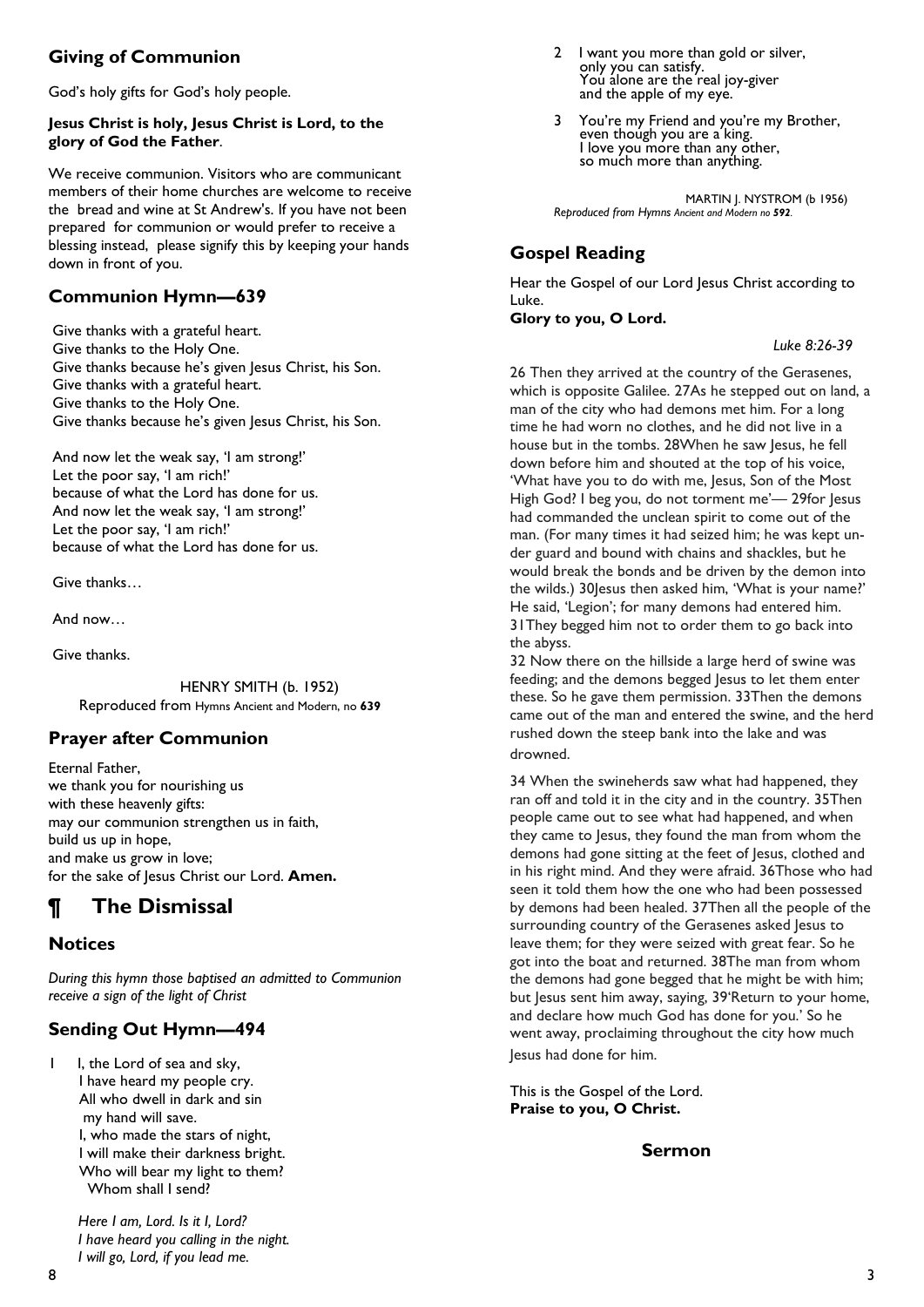# ¶ Holy Baptism

# The Baptism and Reception into Communion

Those to be baptised and received into Communion come to the front.

The minister asks the baptism candidates

Miles and Wendell, do you wish to be baptised?

#### I do.

The minister says to the whole congregation

We thank God for Wendell and Miles who have come to be baptised today. Christ loves them and welcomes them into his Church. Will you support them on their journey of faith? We will.

The minister then says to the parents and godparents

Parents and godparents, the Church receives Miles and Wendell with joy.

Today we are trusting God for their growth in faith. Will you pray for them, draw them by your example into the community of faith and walk with them in the way of Christ?

#### With the help of God, we will.

The minister asks the candidates for Communion

Peregrine, have you been baptised in the name of the Father, and of the Son, and of the Holy Spirit? I have.

Are you ready with your own mouth and from your own heart to affirm your faith in Jesus Christ?

#### I am.

### The Decision

The president says to the candidates, and their parents and godparents

We all wander far from God and lose our way: Christ comes to find us and welcomes us home. In baptism we respond to his call.

Therefore I ask:

Do you turn away from sin?

I do.

Do you reject evil?

#### I do.

Do you turn to Christ as Saviour?

I do.

Do you trust in him as Lord?

I do.

### Sign of the Cross

Christ claims you for his own. Receive the sign of his cross. Do not be ashamed to confess the faith of Christ crucified.

#### Fight valiantly as a disciple of Christ against sin, the world and the devil, and remain faithful to Christ to the end of your life.

May almighty God deliver you from the powers of darkness, restore in you the image of his glory, and lead you in the light and obedience of Christ. Amen.

In Christ you shared our life that we might live in him and he in us.

#### He opened his arms of love upon the cross and made for all the perfect sacrifice for sin.

On the night he was betrayed, at supper with his friends he took bread, and gave you thanks; he broke it and gave it to them, saying:

Take, eat; this is my body which is given for you; do this in remembrance of me.

#### Father, we do this in remembrance of him: his body is the bread of life.

At the end of supper, taking the cup of wine, he gave you thanks, and said: Drink this, all of you; this is my blood of the new covenant, which is shed for you for the forgiveness of sins; do this in remembrance of me.

#### Father, we do this in remembrance of him: his blood is shed for all.

As we proclaim his death and celebrate his rising in glory, send your Holy Spirit that this bread and this wine may be to us the body and blood of your dear Son. As we eat and drink these holy gifts make us one in Christ, our risen Lord.

With your whole Church throughout the world we offer you this sacrifice of praise and lift our voice to join the eternal song of heaven:

Holy, holy, holy Lord, God of power and God of might, Heaven and earth are full of your glory. Hosanna in the highest.

Hosanna, hosanna, hosanna in the highest. Hosanna, hosanna, hosanna in the highest

We kneel and keep a moment's silence

# The Lord's Prayer

As our Saviour has taught us, so we pray

Our Father in heaven, hallowed be your name, your kingdom come, your will be done, on earth as in heaven. Give us today our daily bread. Forgive us our sins as we forgive those who sin against us. Lead us not into temptation but deliver us from evil. For the kingdom, the power, and the glory are yours now and for ever. Amen.

### Breaking of the Bread

We break this bread to share in the body of Christ.

Though we are many, we are one body, because we all share in one bread.